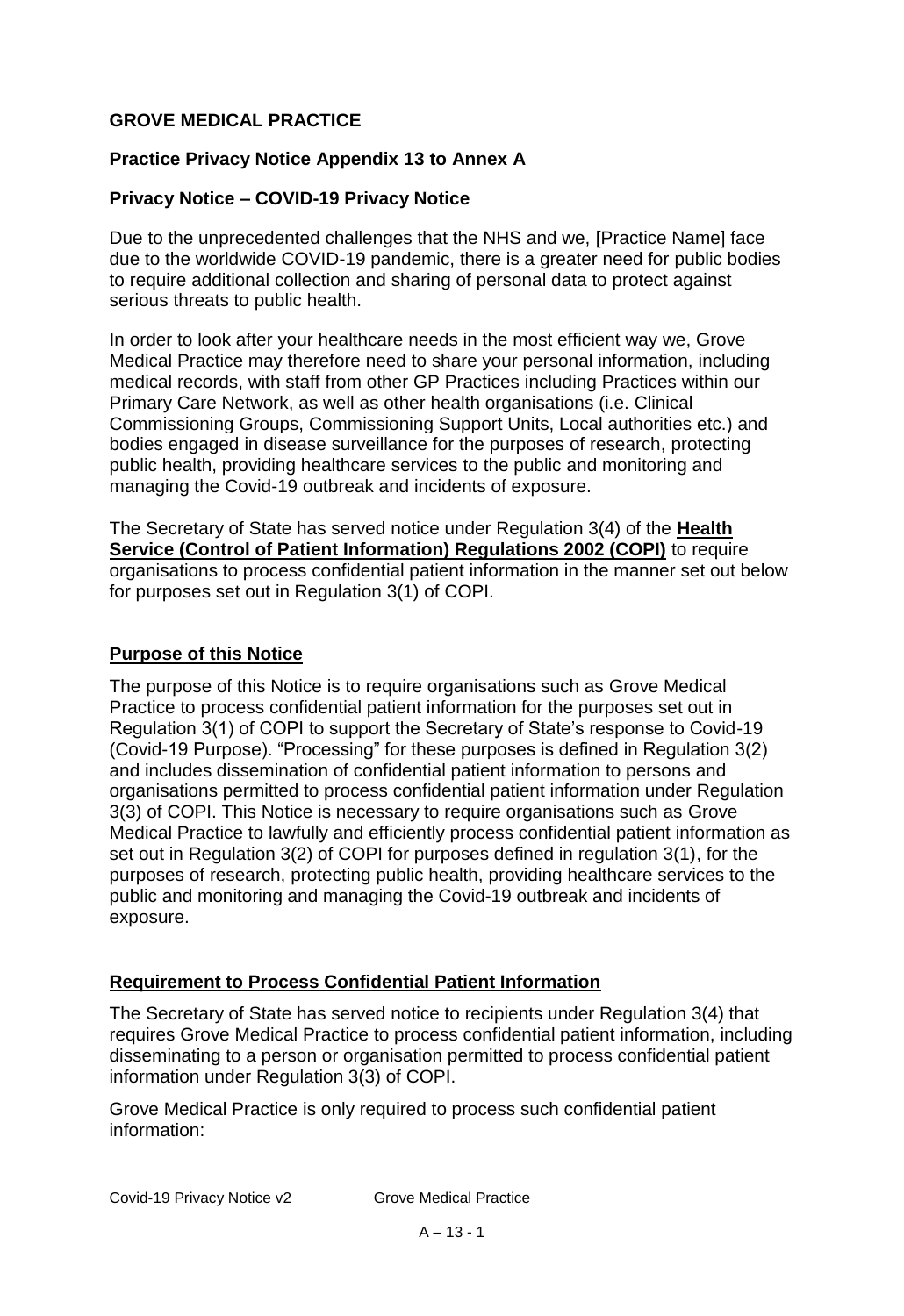- where the confidential patient information to be processed is required for a Covid-19 Purpose and will be processed solely for that Covid-19 Purpose in accordance with Regulation 7 of COPI
- $\bullet$  from 20<sup>th</sup> March 2020 until 31 March 2021.

# **Covid-19 Purpose**.

A Covid-19 Purpose includes but is not limited to the following:

- understanding Covid-19 and risks to public health, trends in Covid-19 and such risks, and controlling and preventing the spread of Covid-19 and such risks
- identifying and understanding information about patients or potential patients with or at risk of Covid-19, information about incidents of patient exposure to Covid-19 and the management of patients with or at risk of Covid-19 including: locating, contacting, screening, flagging and monitoring such patients and collecting information about and providing services in relation to testing, diagnosis, self-isolation, fitness to work, treatment, medical and social interventions and recovery from Covid-19
- understanding information about patient access to health services and adult social care services and the need for wider care of patients and vulnerable groups as a direct or indirect result of Covid-19 and the availability and capacity of those services or that care
- monitoring and managing the response to Covid-19 by health and social care bodies and the Government including providing information to the public about Covid-19 and its effectiveness and information about capacity, medicines, equipment, supplies, services and the workforce within the health services and adult social care services
- delivering services to patients, clinicians, the health services and adult social care services workforce and the public about and in connection with Covid-19, including the provision of information, fit notes and the provision of health care and adult social care services
- research and planning in relation to Covid-19.

# **Recording of processing**

A record will be kept by Grove Medical Practice of all data processed under this Notice.

### **Sending Public Health Messages**

Data protection and electronic communication laws will not stop Grove Medical Practice from sending public health messages to you, either by phone, text or email as these messages are not direct marketing.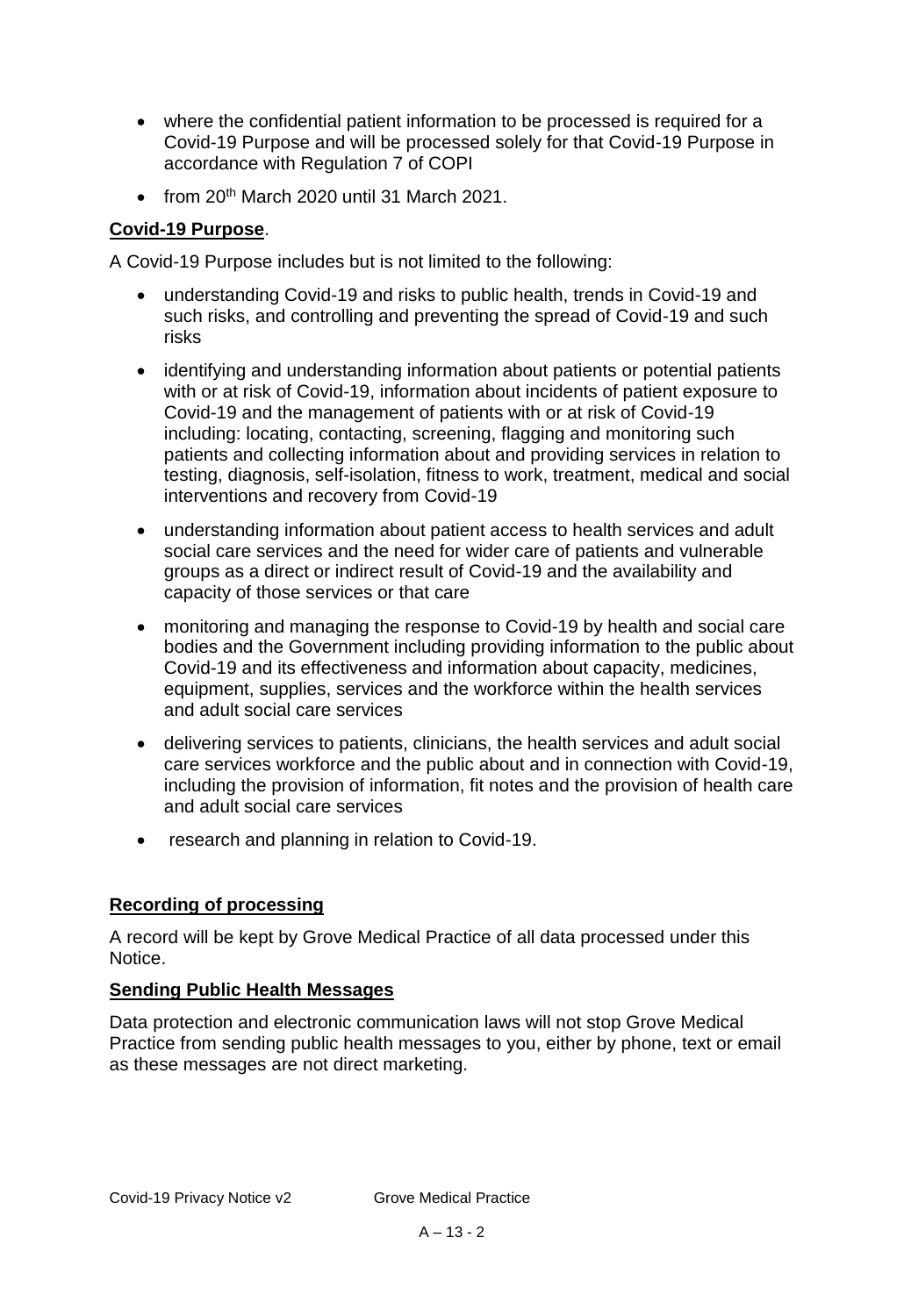# **Digital Consultations**

It may also be necessary, where the latest technology allows Grove Medical Practice to do so, to use your information and health data to facilitate digital consultations and diagnoses and we will always do this with your security in mind.

### **Research and Pandemic Planning**

The Secretary of State has directed NHS Digital to collect, process and analyse data in connection with COVID-19 to support the Secretary of State's response to COVID-19 and support various COVID-19 purposes set out in the COVID-19 Public Health Directions 2020, 17 March 2020 (as amended) (COVID-19 Direction) and below. This enables NHS Digital to collect data and analyse and link the data for COVID-19 purposes with other data held by NHS Digital.

The purpose of the data collection is also to respond to the intense demand for General Practice data to be shared in support of vital planning and research for COVID-19 purposes, including under the general legal notice issued by the Secretary of State under Regulation 3(4) of the Health Service (Control of Patient Information) Regulations 2002 (COPI).

NHS Digital has therefore been requested by the joint co-chairs of the Joint GP IT Committee (JGPITC) (the BMA and RCGP) to provide a tactical solution during the period of the COVID-19 pandemic to meet this demand and to relieve the growing burden and responsibility on General Practices. On 15 April 2020 the BMA and RCGP therefore gave their support via JGPITC to NHS Digital's proposal to use the General Practice Extraction Service (GPES) to deliver a data collection from General Practices, at scale and pace, as a tactical solution to support the COVID-19 response in the pandemic emergency period.

It is a requirement of the JGPITC that all requests by organisations to access and use this data will need to be made via the NHSX SPOC COVID-19 request process, that will triage and prioritise these requests and refer appropriate requests on to the NHS Digital Data Access Request Service (DARS). NHS Digital will consult with representatives of the BMA and the RCGP on all requests for access to the data. An outline of the process for this agreed with the BMA and the RCGP is published here. Requests by organisations to access record level data from this collection will also be subject to Independent Group Advising on the Release of Data (IGARD) consideration. Data applicants will need to demonstrate they have a lawful basis to access the data for COVID-19 purposes.

# **Benefits of this sharing**

Organisations, including the Government, health and social care organisations and researchers need access to this vital data for a range of COVID-19 purposes, to help plan, monitor and manage the national response to the COVID-19 pandemic, which will help save lives. COVID-19 purposes for which this data may be analysed and used may include:

• understanding COVID-19 and risks to public health, trends in COVID-19 and such risks, and controlling and preventing the spread of COVID-19 and such risks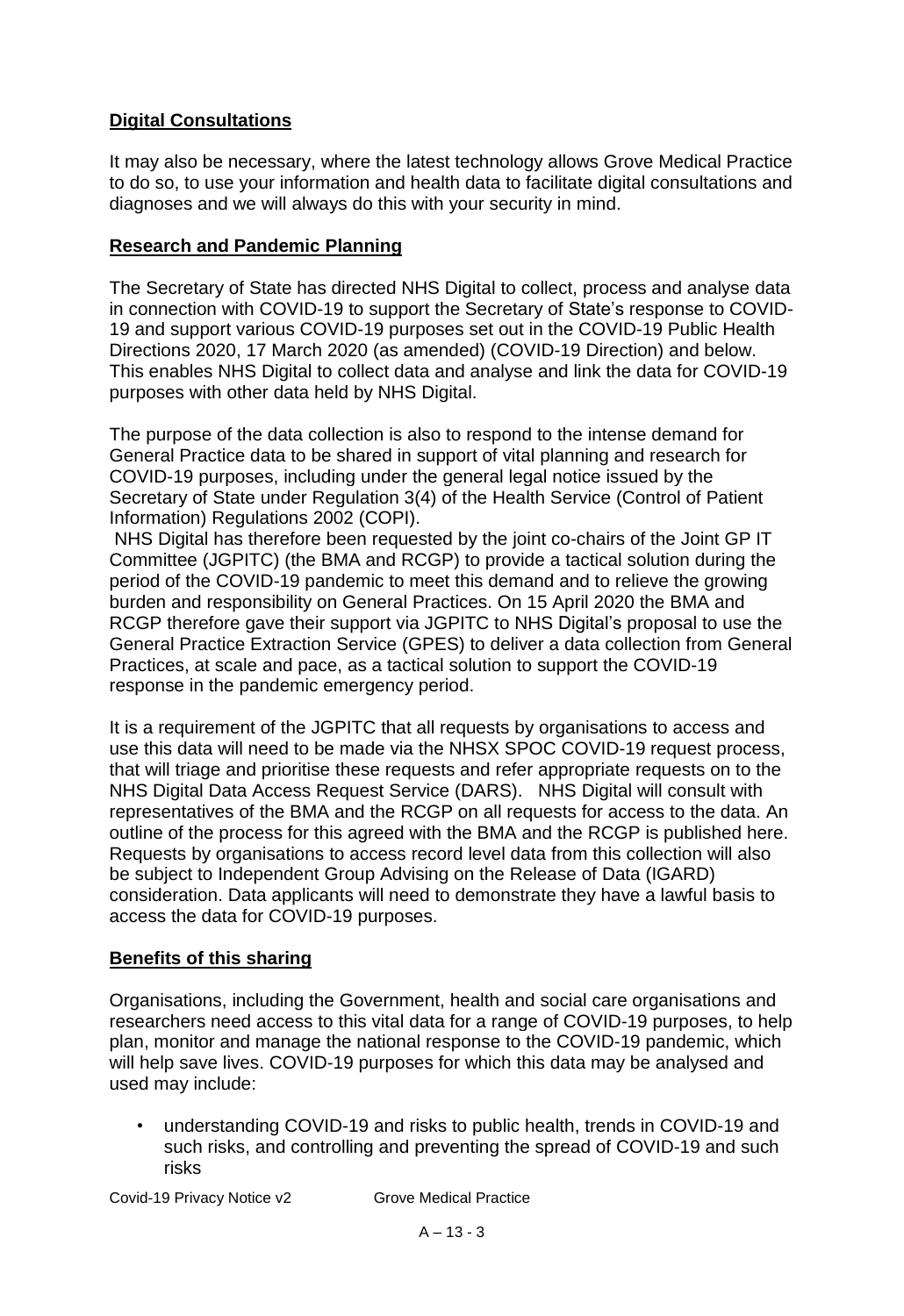- identifying and understanding information about patients or potential patients with, or at risk of COVID-19, information about incidents of patient exposure to COVID-19 and the management of patients with or at risk of COVID-19 including: locating, contacting, screening, flagging and monitoring such patients and collecting information about and providing services in relation to testing, diagnosis, self-isolation, fitness to work, treatment, medical and social interventions and recovery from COVID19
- understanding information about patient access to health services and adult social care services as a direct or indirect result of COVID-19, and the availability and capacity of those services • monitoring and managing the response to COVID-19 by health and social care bodies and the Government including providing information to the public about COVID-19 and its effectiveness and information about capacity, medicines, equipment, supplies, services and the workforce within the health services and adult social care services
- delivering services to patients, clinicians, the health services and adult social care services workforce and the public about and in connection with COVID-19, including the provision of information, fit notes and the provision of health care and adult social care services; and
- research and planning in relation to COVID-19.

Data may be analysed and linked to other data held by NHS Digital or held by other organisations to which access to the data is granted for COVID-19 purposes, through the process described above.

Data will be collected nationally from all GP Practices by NHS Digital every fortnight. All requests to access this data will be triaged through the NHSX SPOC COVID-19 request process and assessed and fulfilled by NHS Digital through DARS. This will significantly reduce the burden on General Practice at a time when demand on resources is high, enabling General Practice to focus on delivering health care and support to patients. It will also reduce compliance burden and risk for General Practice associated with sharing data and complying with the terms of the general legal notice issued under COPI, which applies to General Practices.

#### **Legal Basis for this collection**

NHS Digital has been directed by the Secretary of State under section 254 of the 2012 Act under the COVID-19 Direction to establish and operate a system for the collection and analysis of the information specified for this service: GPES Data for Pandemic Planning and Research (COVID-19). A copy of the COVID-19 Direction is published here: https://digital.nhs.uk//about-nhs-digital/corporate-information-anddocuments/directions-anddata-provision-notices/secretary-of-state-directions/covid-19-public-health-directions-2020.

Details of the information to be collected can be found on the NHS Digital website – Specification of this DPN. Type 1 objections will be upheld in collecting this data from General Practices and therefore the data for those patients who have registered a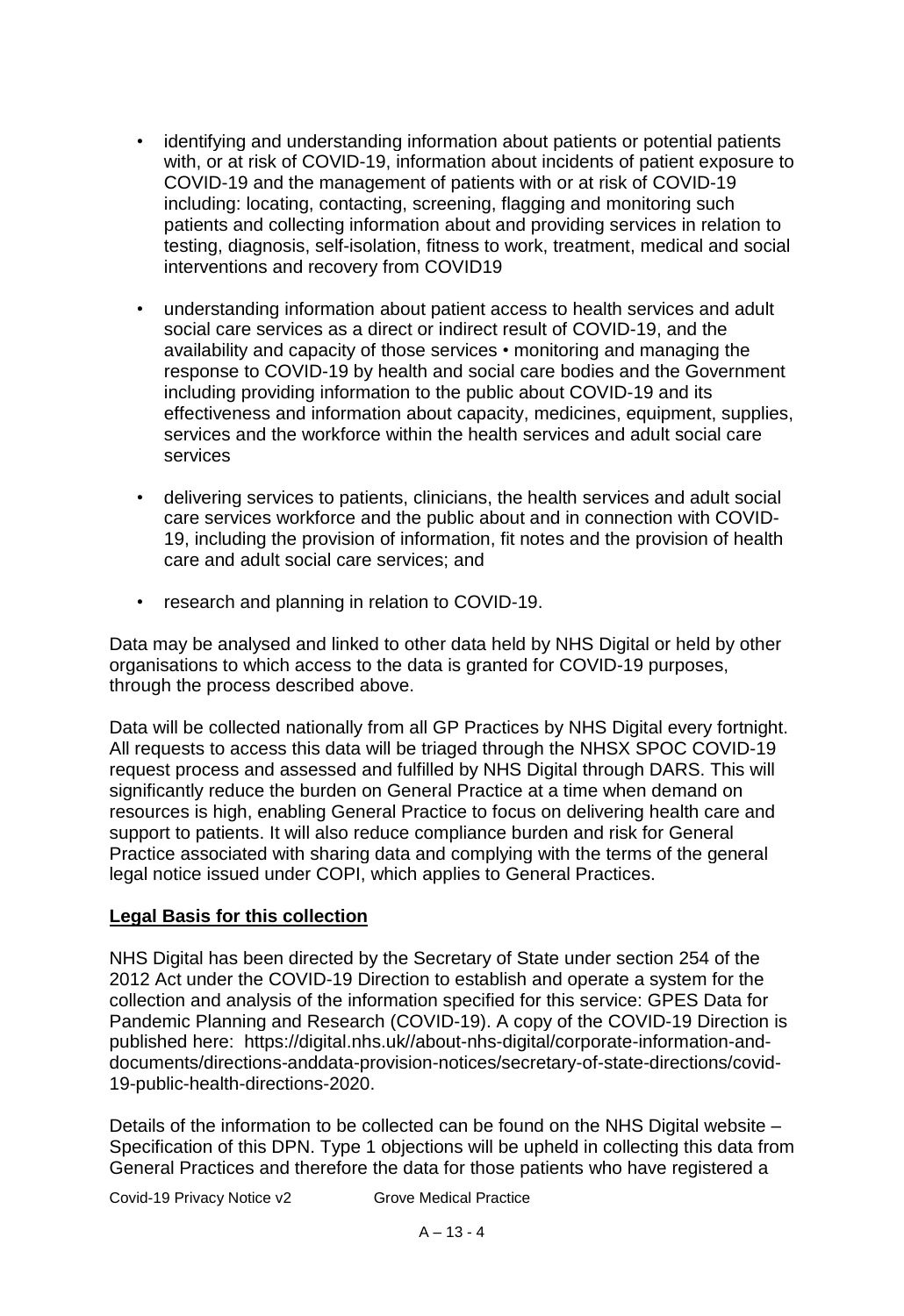Type 1 objection with their GP will not be collected. The Type 1 objection prevents an individual's personal identifiable confidential information from being shared outside of their GP Practice except when it is being used for the purposes of their direct care. The National Data Opt-Out will not apply to the collection of the data, as this is a collection which is required by law.

This information is required by NHS Digital under section 259(1)(a) of the 2012 Act to comply with the COVID-19 Direction. In line with section 259(5) of the 2012 Act, all organisations in England that are within the scope of this Notice, as identified below under Health and Social Care Bodies within the scope of the collection, must comply with the requirement and provide information to NHS Digital in the form, manner and for the period specified in this Notice. This Notice is issued in accordance with the procedure published as part of NHS Digital's duty under section 259(8) of the 2012 Act.

In August 2020, the NHS announced that the seasonal national flu immunisation programme criteria for 2020 - 2021 will be expanded to include patients on the SPL. Therefore, to provide information that will support the identification of patients at moderate or high risk of complications from flu, a revision to the weekly extract of data has taken place. This, version three of the extract for the purpose of maintaining and updating the SPL, will continue until the expiry of the COVID-19 Direction. This is currently 31 March 2022 but will be reviewed in September 2020 and every six months thereafter. The frequency of the data collection may change in response to demand.

| Data collection extracted on a weekly basis<br>week commencing 13 April 2020                                                                                                                       | Revised weekly data collection. The first<br>collection is due week commencing 28<br>September 2020                                                                                                                                     |
|----------------------------------------------------------------------------------------------------------------------------------------------------------------------------------------------------|-----------------------------------------------------------------------------------------------------------------------------------------------------------------------------------------------------------------------------------------|
| All patients with defined long-term medical<br>conditions which pose a COVID-19 risk, identified<br>as clinically extremely vulnerable to that risk and/or<br>on certain drug treatments as below: | All patients with defined long-term medical<br>conditions which pose a COVID-19 risk, identified<br>as clinically extremely vulnerable/potentially<br>clinically vulnerable to that risk and/or on certain<br>drug treatments as below: |
| Medical conditions that provide information on                                                                                                                                                     | Medical conditions that provide information on                                                                                                                                                                                          |
| clinically extremely vulnerable patients                                                                                                                                                           | clinically extremely vulnerable patients                                                                                                                                                                                                |
| Severe asthma and dust related lung                                                                                                                                                                | Severe asthma and dust related lung                                                                                                                                                                                                     |
| disease with relevant treatment in the last                                                                                                                                                        | disease with relevant treatment in the last                                                                                                                                                                                             |
| 12 months (asthma treatment &                                                                                                                                                                      | 12 months (asthma treatment &                                                                                                                                                                                                           |
| prednisolone OR high dose corticosteroid                                                                                                                                                           | prednisolone OR high dose corticosteroid                                                                                                                                                                                                |
| safety card)                                                                                                                                                                                       | safety card)                                                                                                                                                                                                                            |
| COPD emphysema, and associated lung                                                                                                                                                                | COPD emphysema, and associated lung                                                                                                                                                                                                     |
| diseases with relevant treatment in the last                                                                                                                                                       | diseases with relevant treatment in the last                                                                                                                                                                                            |
| 12 months (COPD drugs OR high dose                                                                                                                                                                 | 12 months (COPD drugs OR high dose                                                                                                                                                                                                      |
| corticosteroid safety card)                                                                                                                                                                        | corticosteroid safety card)                                                                                                                                                                                                             |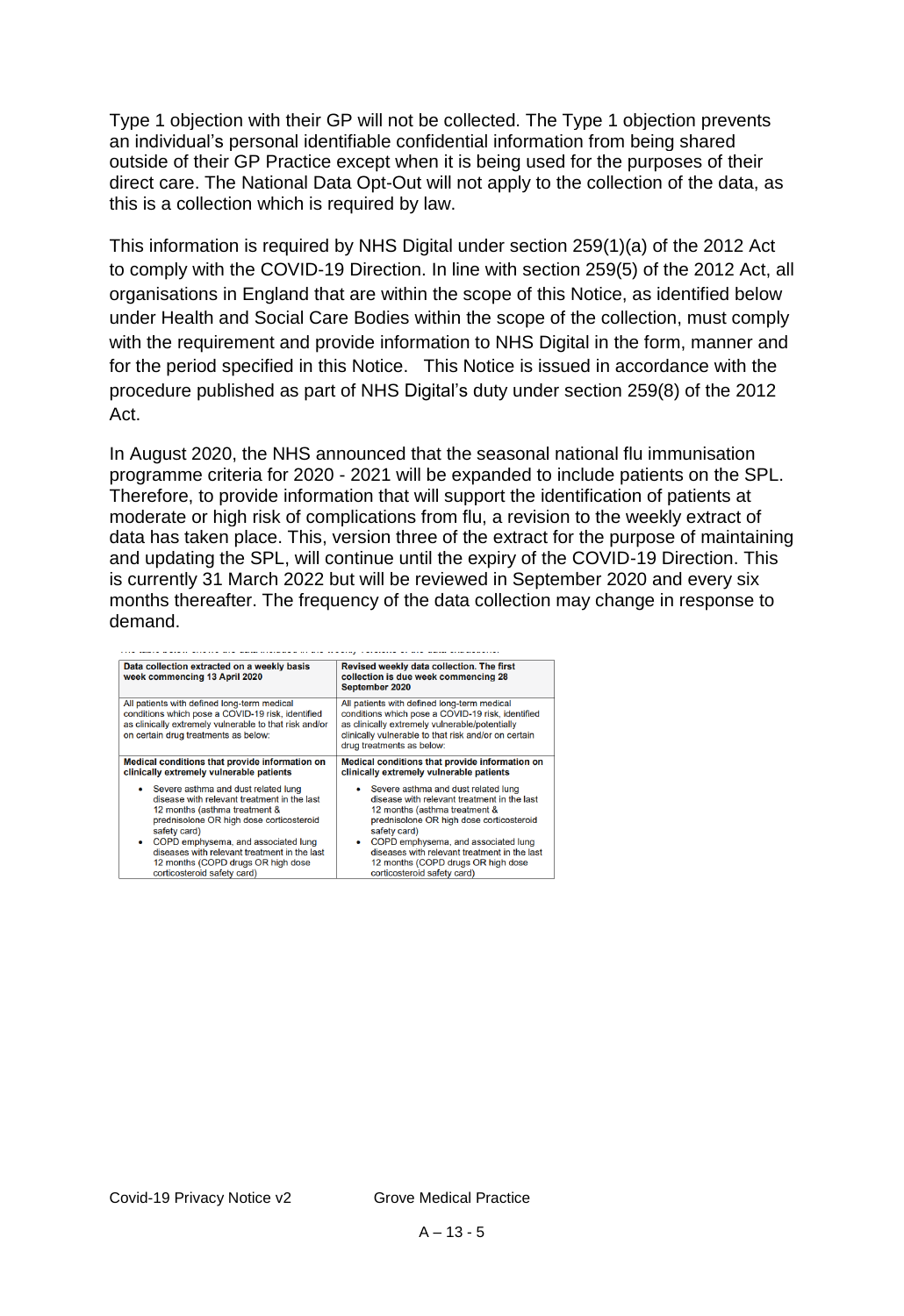| Non-asthma and non-COPD chronic<br>٠<br>respiratory disease<br>Cancer (haem and others)<br><b>Congenital heart disease</b><br>Genetic, metabolic or autoimmune disease<br>Immunosuppression drugs in the last 12<br>months<br>Flu-like symptoms or respiratory tract<br>infections from 1 November 2019<br><b>Transplants with severe</b><br>Immunosuppression drug treatment in the<br>last 12 months<br>Pregnant in last 9 months | Non-asthma and non-COPD chronic<br>٠<br>respiratory disease<br>Cancer (haem and others)<br>• Congenital heart disease<br>• Genetic, metabolic or autoimmune disease<br>• Immunosuppression drugs in the last 12<br>months<br>• Flu-like symptoms or respiratory tract<br>infections from 1 November 2019<br><b>Transplants with severe</b><br>Immunosuppression drug treatment in the<br>last 12 months<br>Pregnant in last 9 months                                                                                                                                                                                                                                                                                                                                                                                                                                                                                                                |
|-------------------------------------------------------------------------------------------------------------------------------------------------------------------------------------------------------------------------------------------------------------------------------------------------------------------------------------------------------------------------------------------------------------------------------------|-----------------------------------------------------------------------------------------------------------------------------------------------------------------------------------------------------------------------------------------------------------------------------------------------------------------------------------------------------------------------------------------------------------------------------------------------------------------------------------------------------------------------------------------------------------------------------------------------------------------------------------------------------------------------------------------------------------------------------------------------------------------------------------------------------------------------------------------------------------------------------------------------------------------------------------------------------|
|                                                                                                                                                                                                                                                                                                                                                                                                                                     | (no change)                                                                                                                                                                                                                                                                                                                                                                                                                                                                                                                                                                                                                                                                                                                                                                                                                                                                                                                                         |
| Patients designated separately as at risk<br>from COVID-19 using high/medium/low risk<br>SNOMED CT codes, for example                                                                                                                                                                                                                                                                                                               | Patients designated separately as at risk from<br>COVID-19 using high/medium/low risk SNOMED<br>CT codes, for example<br>(no change)                                                                                                                                                                                                                                                                                                                                                                                                                                                                                                                                                                                                                                                                                                                                                                                                                |
|                                                                                                                                                                                                                                                                                                                                                                                                                                     |                                                                                                                                                                                                                                                                                                                                                                                                                                                                                                                                                                                                                                                                                                                                                                                                                                                                                                                                                     |
| Patients with a COVID-19 activity code                                                                                                                                                                                                                                                                                                                                                                                              | Patients with a COVID-19 activity code                                                                                                                                                                                                                                                                                                                                                                                                                                                                                                                                                                                                                                                                                                                                                                                                                                                                                                              |
|                                                                                                                                                                                                                                                                                                                                                                                                                                     | (no change)                                                                                                                                                                                                                                                                                                                                                                                                                                                                                                                                                                                                                                                                                                                                                                                                                                                                                                                                         |
|                                                                                                                                                                                                                                                                                                                                                                                                                                     | Clinically vulnerable patients (eligible for<br>seasonal flu vaccination)                                                                                                                                                                                                                                                                                                                                                                                                                                                                                                                                                                                                                                                                                                                                                                                                                                                                           |
|                                                                                                                                                                                                                                                                                                                                                                                                                                     | Chronic respiratory disease<br>• Unresolved asthma with recent asthma drug<br>treatment (in the last 12 months) or has ever<br>had an emergency hospital admission due<br>to asthma<br>• Chronic heart disease<br>• Unresolved chronic kidney disease stage 3,<br>4 and 5<br>• Unresolved diabetes mellitus<br>• Unresolved immunosuppression diagnosis<br>• Immunosuppression procedure in the last 12<br>months<br>• Chronic liver disease<br>• Chronic neurological disease<br>Pregnant in the last 9 months (different<br>cluster to clinically extremely vulnerable<br>group)<br>In patients aged 16 and over: BMI of 40+ in<br>the last 12 months<br>In patients aged 16 and over: Latest BMI in<br>٠<br>the last 3 years was 40+<br>Learning disability (including Down's)<br>Has a 'requires flu vaccination' code<br>Identified as a healthcare worker in the last<br>12 months<br>Household contact of an<br>immunocompromised individual |

| Other potentially clinically vulnerable patients<br>Unresolved hypertension<br>Pulmonary hypertension<br>Dementia<br><b>Systemic lupus</b><br>Discoid and non-systemic lupus<br>Psoriasis<br>٠                                                                                                                                                                                                                                                                                                                                                                                                                                                                                                                                                                                                                                                            |
|-----------------------------------------------------------------------------------------------------------------------------------------------------------------------------------------------------------------------------------------------------------------------------------------------------------------------------------------------------------------------------------------------------------------------------------------------------------------------------------------------------------------------------------------------------------------------------------------------------------------------------------------------------------------------------------------------------------------------------------------------------------------------------------------------------------------------------------------------------------|
| Rheumatoid arthritis and associated<br>disorders<br>Additional data items for patients from the<br>above groups                                                                                                                                                                                                                                                                                                                                                                                                                                                                                                                                                                                                                                                                                                                                           |
| • Latest ethnic category code (all groups)<br>• Earliest code indicating that the patient has<br>died (all groups)<br>Latest smoking status (all groups)<br>Blood pressure from the last 2 years (all<br>groups)<br>In patients aged 16 and over: all BMI and<br>weight in the last 5 years plus latest height<br>(all groups)<br>IFCC-HbA1c in the last 2 years (for diabetic<br>patients in the flu group only)<br>Latest COPD resolved and admission codes<br>(for COPD patients in the clinically extremely<br>vulnerable group only)<br>ACE inhibitors. ARBs and non-steroidal anti-<br>inflammatory drugs in the last 12 months (all<br>groups)<br>Latest asthma emergency admission codes<br>(for asthma patients in the flu group only)<br>Asthma-related drug treatments in the last<br>12 months (for asthma patients in the flu<br>group only) |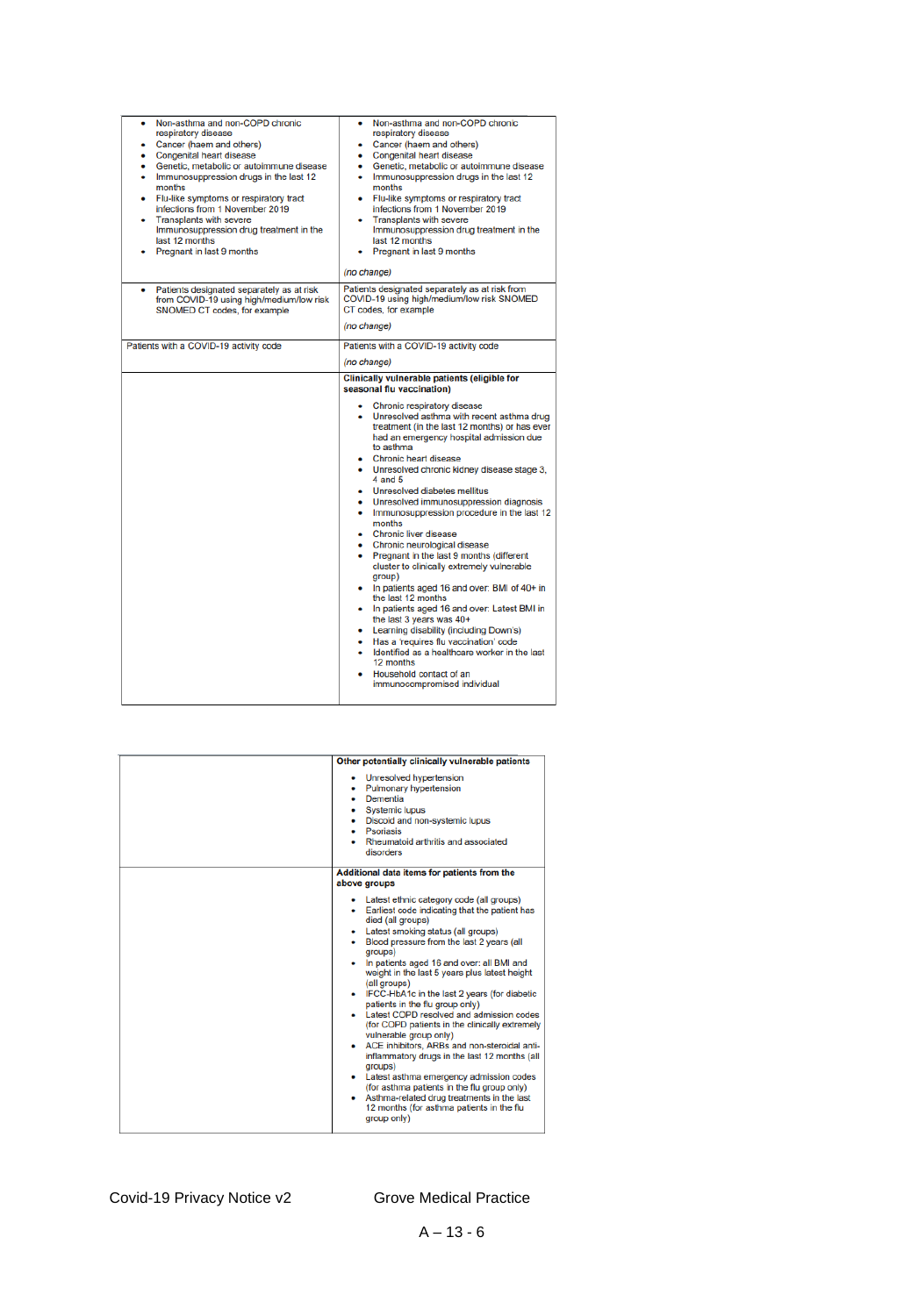The Secretary of State has directed NHS Digital to collect, process and analyse data in connection with COVID-19 to support the Secretary of State's response to COVID-19 and support various COVID-19 purposes set out in the COVID-19 Public Health Directions 2020, 17 March 2020 (COVID-19 Direction) (as amended) (COVID-19) Direction) and below. This enables NHS Digital to collect data and analyse and link the data for COVID-19 purposes with other data held by NHS Digital. The rationale for changing the data extraction is that the initial data collection was based on an existing specification for flu vaccination eligibility. This data extraction was then refined in order to more accurately reflect the patients who are clinically extremely vulnerable to COVID-19 and also to minimise the data we are collecting. A further refinement of the data extraction has taken place leading to the inclusion of new data being extracted. This will provide information to inform vaccination programmes. This General Practice Extraction

Service (GPES) data will be extracted weekly and be used to assist in producing a weekly update of the SPL. The objective of this collection is on an ongoing basis to identify patients registered at General Practices who may be: • clinically extremely vulnerable if they contract COVID-19 • at moderate or high risk of complications from flu or COVID-19. The data collected will be analysed and linked with other data NHS Digital or other organisations hold to identify: • a list of clinically extremely vulnerable patients who will be advised to take shielding measures to protect themselves. Advice given to these patients has been published by Public Health England and is available here: https://www.gov.uk/government/publications/guidance-on-shieldingand-protectingextremely-vulnerable-persons-from-covid-19/guidance-on-shieldingand-protectingextremely-vulnerable-persons-from-covid-19#what-do-we-mean-byextremelyvulnerable • a list of patients at moderate or high risk of complications from flu to inform the flu call/recall vaccination programme.

Further information on the flu programme can be found here: [https://www.england.nhs.uk/wpcontent/uploads/2020/05/Letter\\_AnnualFlu\\_2020-](https://www.england.nhs.uk/wpcontent/uploads/2020/05/Letter_AnnualFlu_2020-21_20200805.pdf) [21\\_20200805.pdf](https://www.england.nhs.uk/wpcontent/uploads/2020/05/Letter_AnnualFlu_2020-21_20200805.pdf)

The extract may also be used for future direct care purposes relating to the COVID-19 outbreak. The methodology NHS Digital has used to produce the SPL is explained in detail and is published on the NHS Digital SPL website page here:

https://digital.nhs.uk/coronavirus/shielded-patient-list Patients

added to the SPL will be contacted by post, email (and/or SMS message where this is necessary) by the NHS on behalf of the Chief Medical Officer, Chris Whitty, to:

• advise of the measures they can take to reduce their risk of contracting the virus and sign-post them to the Extremely Vulnerable Persons service operated by gov.uk at<https://www.gov.uk/coronavirus-extremely-vulnerable>

• offer a flu vaccination or to contact non-responders who remain unvaccinated (as per NHS England specifications for the service). The SPL will also be used to inform GPs of their individual patients on the SPL, by flagging those patient records on GP patient record systems. The SPL will be shared with a variety of other organisations involved in the care and support of those patients and for planning, commissioning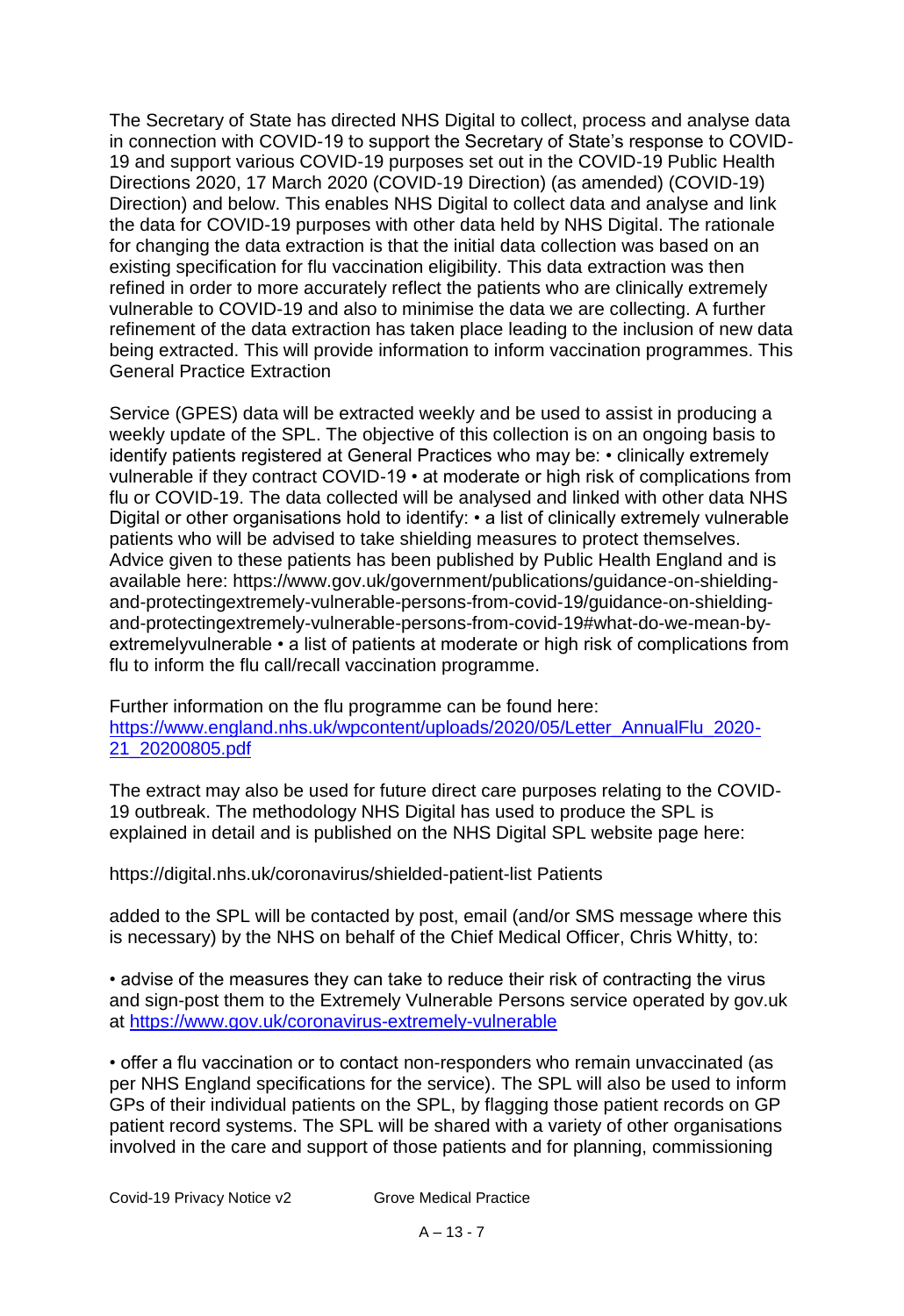and research purposes associated with COVID-19. Full details of those with whom information has been shared can be found on the NHS Digital SPL website here: [https://digital.nhs.uk/coronavirus/shielded-patient-list/distribution.](https://digital.nhs.uk/coronavirus/shielded-patient-list/distribution)

Requests by organisations to access record level data from this collection will be subject to Independent Group Advising on the Release of Data (IGARD) consideration. Data applicants will need to demonstrate they have a lawful basis to access the data for COVID-19 purposes.

# **Benefits of the collection**

Organisations, including Government, health and social care organisations need to access this vital data for a range of COVID-19 purposes, to help plan, monitor and manage the national response to the COVID-19 pandemic, which will help save lives. COVID-19 purposes for which this data may be analysed and used may include: • understanding COVID-19 and risks to public health, trends in COVID-19 and such risks, and controlling and preventing the spread of COVID-19 and such risks • identifying and understanding information about patients or potential patients with, or at risk of COVID-19, information about incidents of patient exposure to COVID-19 and the management of patients with or at risk of COVID-19 including: locating, contacting, screening, flagging and monitoring such patients and collecting information about and providing services in relation to testing, diagnosis, selfisolation, fitness to work, treatment, medical and social interventions and recovery from COVID19. Data will be analysed and linked to other data held by NHS Digital or held by other organisations to which access to the data is granted for COVID-19 purposes, through the process described above. Data will be collected nationally from all General Practices by NHS Digital every week. All requests to access this data will be through Data Access Request Service (DARS). This will significantly reduce the burden on General Practice at a time when demand on resources is high, enabling General Practice to focus on delivering health care and support to patients. It will also reduce compliance burden and risk for General Practice associated with sharing data and complying with the terms of the general legal notice issued under the National Health Service (Control of Patient Information Regulations) 2002 (COPI), which applies to General Practices Patients facing the greatest risk if they contract COVID-19 and/or are in the moderate to high risk of complications from flu:

• will be identified and known to health organisations

• will have a greater awareness of the recommended preventative shielding measures

• will be able to follow clear advice

• will be able to ask for help and support, including social care support and essential food supplies, through the Extremely Vulnerable Persons service operated by gov.uk.

It will enable the SPL to be updated weekly to identify new patients and changes to patients on the List and will enable support provisions to be more dynamic and responsive to both social and clinical need.

It will also enable vital planning, commissioning, and research to be carried out for COVID-19 purposes. If patients facing the greatest risk follow advice, it is hoped that this will contribute to the delay and mitigation of the spread of COVID-19 and save lives.